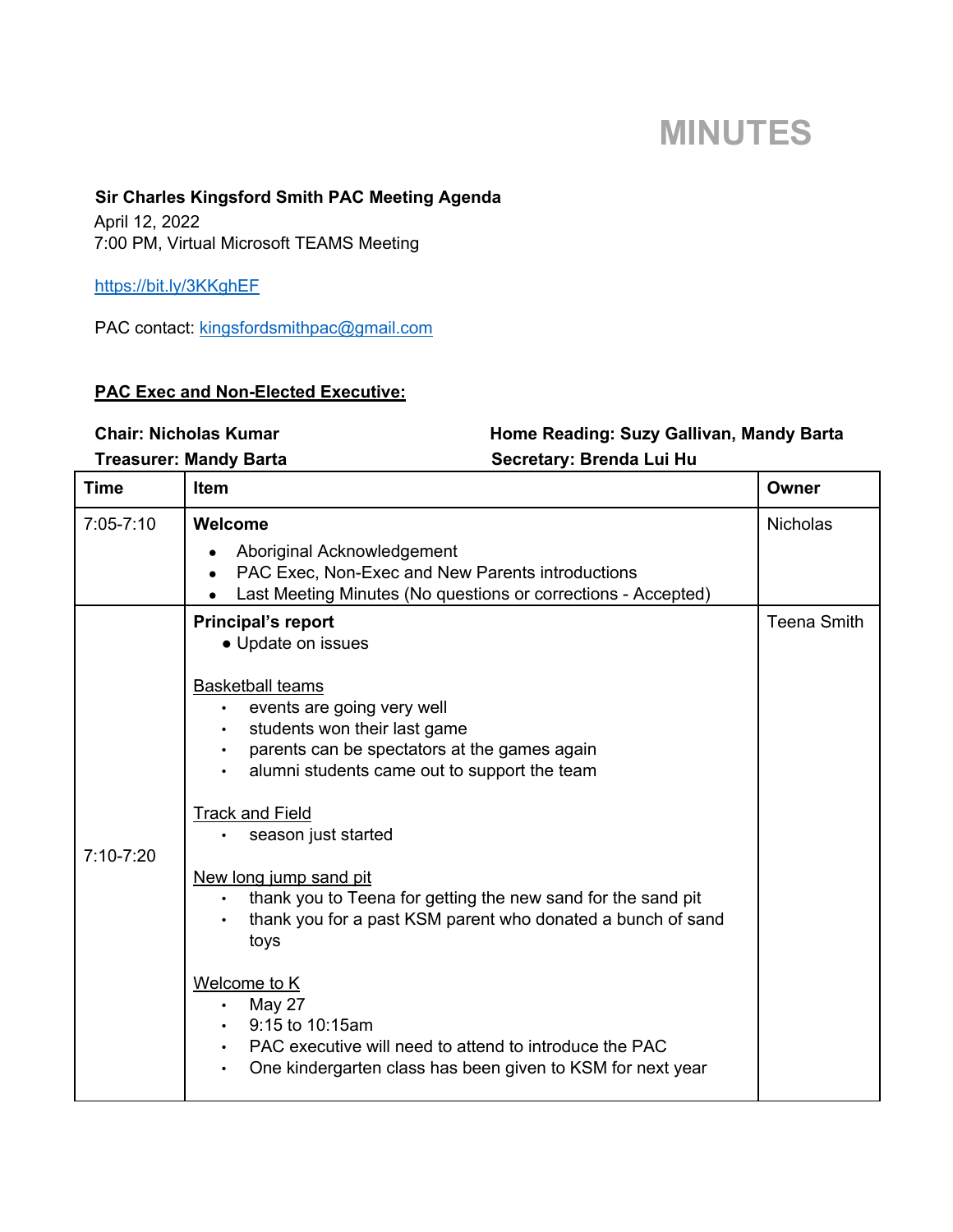|               | Staffing<br>Darion Lung (former student of KSM) is teaching in Div. 8<br>(Mondays, Wednesdays, Thursdays, Fridays). On Tuesdays, Ms.<br>Ivings will teach Div. 8.                                                                                                  |                              |
|---------------|--------------------------------------------------------------------------------------------------------------------------------------------------------------------------------------------------------------------------------------------------------------------|------------------------------|
| $7:20 - 7:25$ | <b>Treasurer's Report</b><br>Overview of current funds (Gaming, PAC, Grade 7)<br>Review of budget commitments and funding<br>$\bullet$                                                                                                                             | Mandy                        |
|               | <b>Business Account</b><br><b>Balance \$1383.77</b><br>No commitments<br>\$1600 donated from another PAC that the school is holding for us                                                                                                                         |                              |
|               | <b>Gaming Accounting</b><br>Balance \$10,639.44<br>Remaining Commitments: \$3500 (Hoopathon \$700 / Grade 7 \$800/<br>Movie License \$600/ Volleyball Net \$900)<br>Balance after: \$7139.44                                                                       |                              |
|               | <b>Grade 7 Account</b><br>Balance \$7004.16                                                                                                                                                                                                                        |                              |
| $7:25 - 7:30$ | <b>Grade 7 Update</b><br>Grade 7 PAC to meet with Ms. Sheppard to organize grade 7<br>events (Playland, day camp trip, etc.)<br>Yearbook is in progress and waiting for write ups and photos                                                                       | Mandy                        |
| 7:30-7:35     | <b>Movie Viewing License</b><br>Waiting for the licensing company to get back to us                                                                                                                                                                                | <b>Nicholas</b>              |
| 7:35-7:40     | <b>Update of Asks from School Staff</b><br>Donated projector and projectors currently in the school can't be<br>mounted<br>A mounted projector (that is School Board approved) for the<br>library is estimated to cost \$2000<br>We will revisit this in September | Teena and<br><b>Nicholas</b> |
| 7:40-7:50     | <b>KSM PAC Community Meet and Greet</b>                                                                                                                                                                                                                            | <b>Brenda</b>                |
|               | • Coffee and a cookie will be served to the parent community                                                                                                                                                                                                       |                              |
|               | Date: Tues, May 10<br>Time: Starts at 8:45am<br>Location: Undercover area<br>Budget: \$100 (from Gaming Account)<br>3 coffee travelers from Starbucks                                                                                                              |                              |
|               | Individually wrapped cookies (with no nuts)                                                                                                                                                                                                                        |                              |